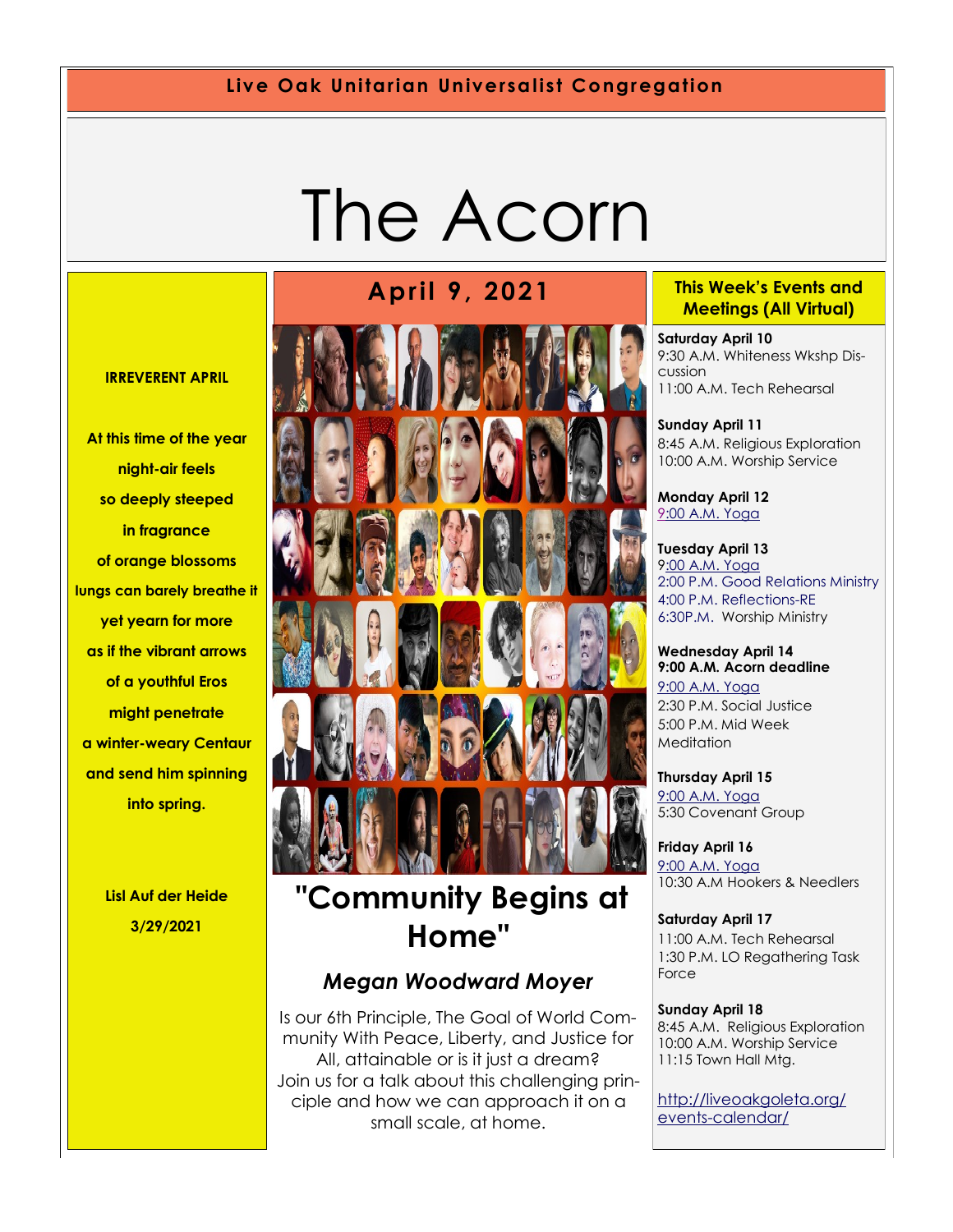PAGE 2 **THE ACORN** 

#### **Worship Service 04.11.21**

#### **Live Oak Unitarian Universalist Congregation of Goleta Order of Service April 11, 2021 "***Community Begins at Home"* **Worship Service by Megan Woodward Moyer A/V support: Marty Jenkins; Tech support: Paris Psaros**

**Music for Gathering** *(begins at 9:50 a.m.)* John Douglas, Music Director

**Prelude**~ *I Believe* Nansie Douglas words & music: Carrie Newcomer

**Welcome Song** ~ *Morning Has Broken #38* words: Eleanor Farjeon; music: Gaelic folk melody

#### **Chalice Lighting**

We Light our flaming chalice

To illuminate the world we seek.

In the search for truth, may we be just;

In the search for justice, may we be loving;

And, in loving, may we find peace.

Elizabeth McMaster

**Call to Worship Call to Worship** 

**Opening Song** ~ *Break Not the Circle #323* words: Fred Kaan; music: Thomas Benjamin

**Sharing of Joys and Sorrows** Megan W. Moyer

**Welcome Welcome Kendra Wise, Worship Associate** 

#### **Live Oak Sunday Worship Sunday April 11, 2021**

#### **10:00 AM**

<https://zoom.us/j/991200709>

**Meeting ID**: 991 200 709

**Dial by your location** 

+1 253 215 8782 US

+1 301 715 8592 US

Find your local number: <https://zoom.us/u/a3HkXnuGD>

**Message for All Ages Steven Lovelace, DRE**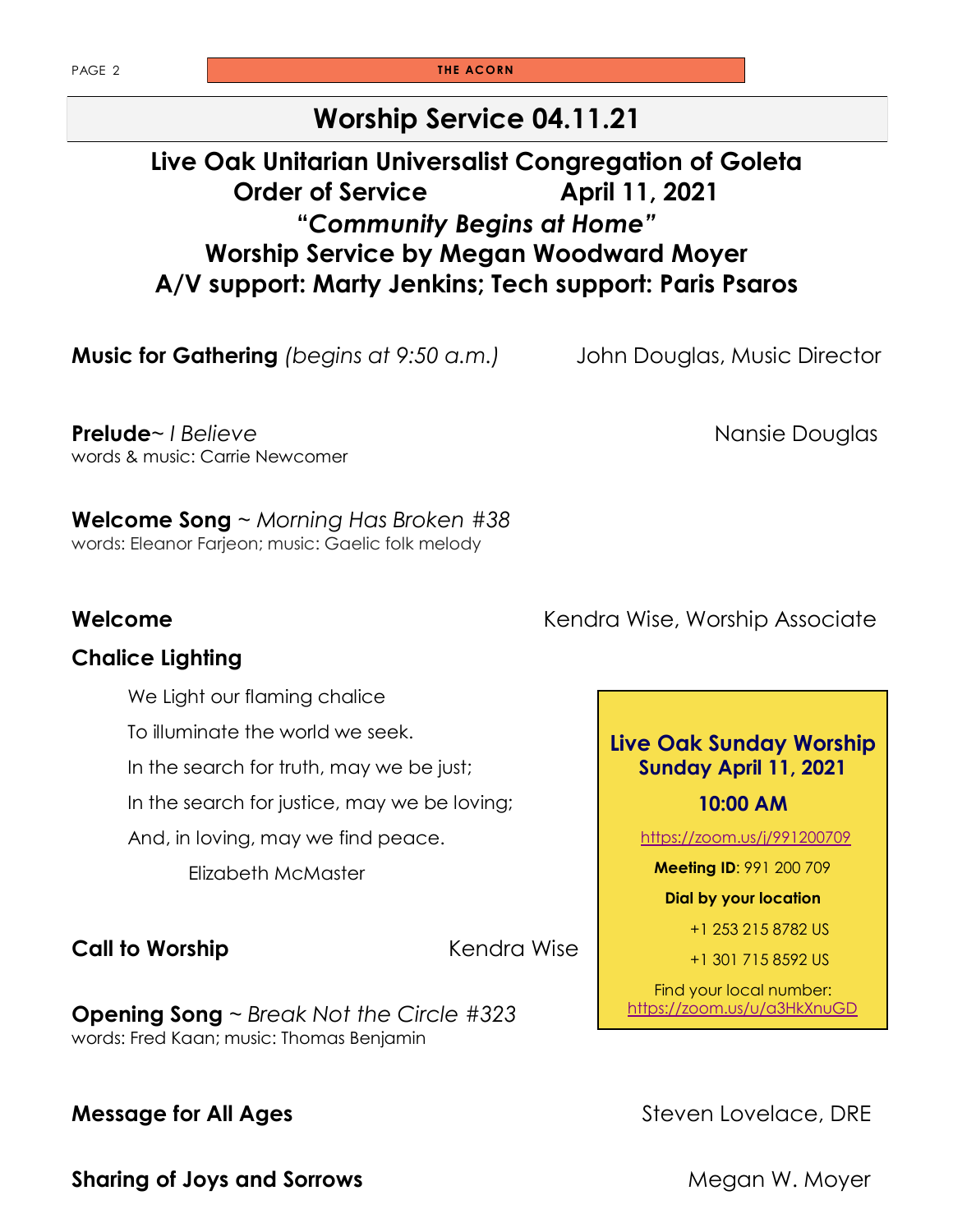#### **Worship Service 04.11.21**

| <b>Meditation</b>                                                                                  |                                                                                                            | Megan W. Moyer        |
|----------------------------------------------------------------------------------------------------|------------------------------------------------------------------------------------------------------------|-----------------------|
|                                                                                                    | <b>Congregational Response</b> $\sim$ Love Makes a Bridge #325<br>words: Brian Wren; music: Gerald Wheeler |                       |
| <b>Homily</b>                                                                                      | Community Begins at Home                                                                                   | Megan W. Moyer        |
| words & music: Lori McKenna                                                                        | <b>Musical Response-Humble and Kind</b>                                                                    | Nansie Douglas        |
| <b>Sharing in Stewardship</b>                                                                      |                                                                                                            | Kendra Wise           |
| <b>Closing Song</b> $\sim$ Soon the Day Will Arrive #146<br>words: Ehud Manor; music: Nurit Hirsch |                                                                                                            |                       |
| <b>Benediction</b>                                                                                 |                                                                                                            | Megan W. Moyer        |
| words & music: Sally Roger                                                                         | <b>Postlude</b> ~ What Can One Little Person Do?                                                           | Nansie & John Douglas |

*Five-minute break and then all are invited to regather for after-service social hour.*

# **Mid-Week Meditation and Sharing continues!**

We will continue to meet virtually for our Mid-Week Meditation and Sharing gatherings. Please join us every Wednesday at 5:00. Link is in the Acorn or on the home-page of the Live Oak website.

> **Join Zoom Meeting—Meeting ID**: 592 669 597 <https://zoom.us/j/592669597>

**Dial by your location** +1 253 215 8782 US +1 301 715 8592 US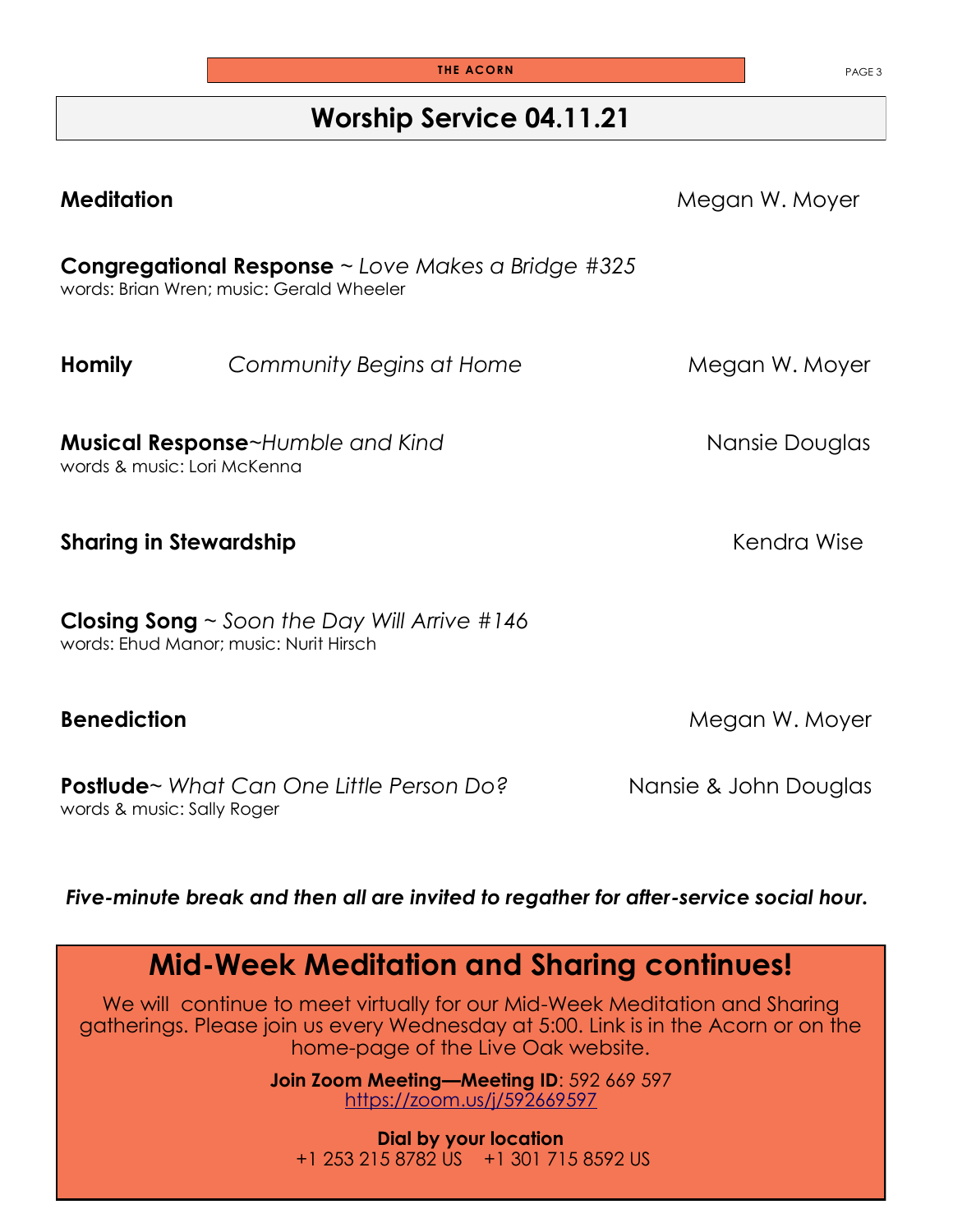**PAGE 4 THE ACORN** 

# **Upcoming Services**

#### **"***Walking Our Talk: Putting Our UU Values into Action "* **April 18 Social Justice Ministry**

It's been a busy year with Social Justice, adopting an 8th principle, sentence reform and fairer release practices from jail or prison for non-citizans and people of color in the United States Justice System. We have been active and want to tell you more at the 4/17 Worship Service.

# **Witnessing Whiteness Workshop Discussion**

Opportunity for discussions facilitated by Rev. Tamara:

We have an amazing and robust number of Live Oakers (over a quarter of our congregation) participating in the *Witnessing Whiteness* workshop series!

Here are two opportunities (Saturdays, April 10 and 24 at 9:30 a.m.) to join virtually with other Live Oakers for an hour or so to further "chew on" any topics, questions, etc. raised in the workshops. There is absolutely no expectation of attendance, just opportunities if you wish to participate.

*These discussions are limited to those participating in the workshops, please.*

Topic: Witnessing Whiteness Live Oak Discussion

Time: 09:30 AM Pacific Time

#### **Apr 10, 2021 09:30 AM Apr 24, 2021 09:30 AM**

Join Zoom Discussions: <https://zoom.us/j/95725322190>

Meeting ID: 957 2532 2190 One tap mobile +16699006833,,95725322190# US (San Jose)

### **Live Oak Ministries! IMPORTANT! ANNUAL REPORTS!**

Dear Live Oak Ministries,

It is that time of the year again to be thinking about your **ANNUAL REPORTS**!! Once you've thought about it, please gather, collect, compose and submit your Ministry's **ANNUAL REPORT** before or on the "drop dead" deadline of MAY 15, 2021 at noon. Please send to:

[administrator@liveoakgoleta.org](mailto:administrator@liveoakgoleta.org) Thank you so much!!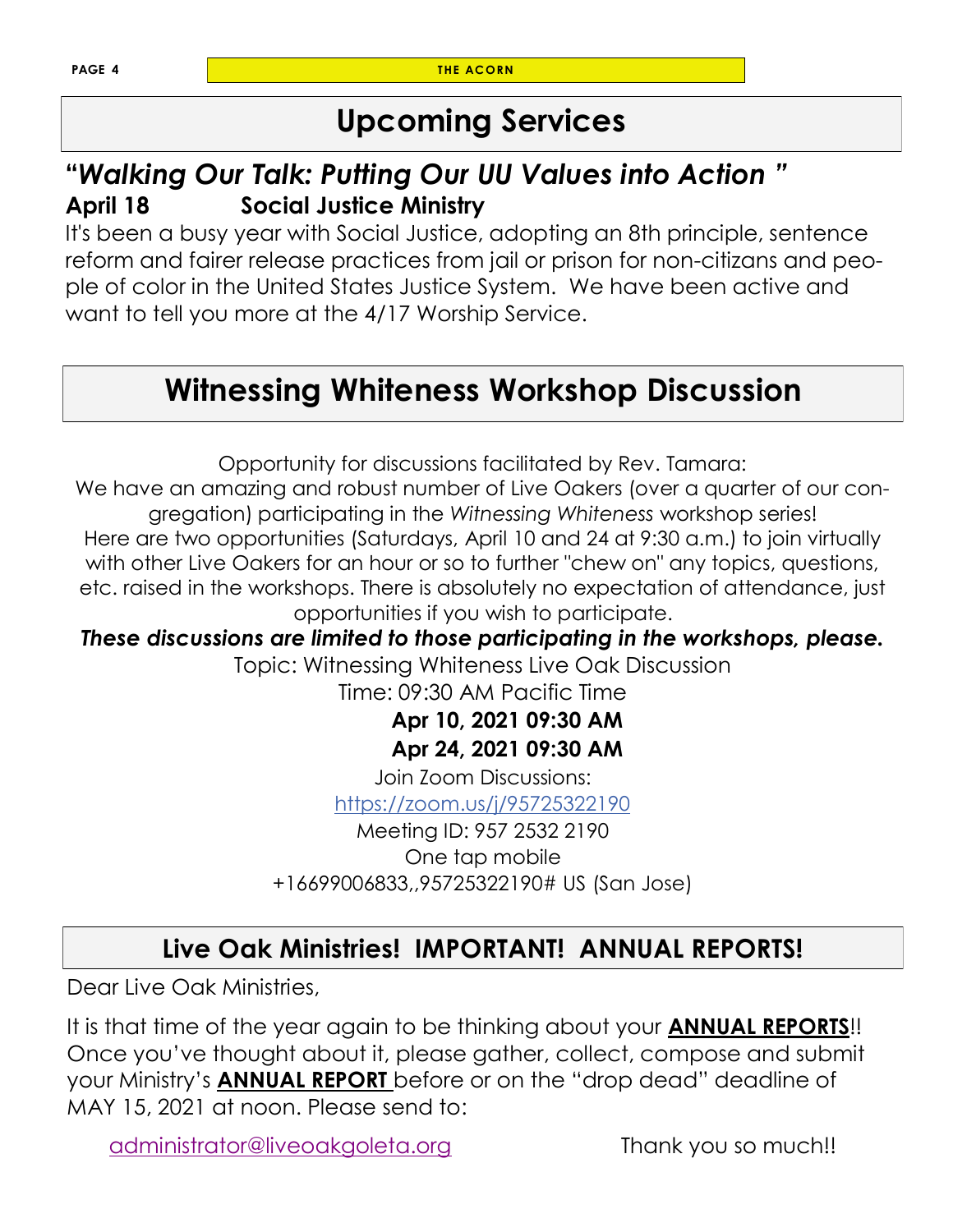# **Religious Exploration 04.11.21**

#### **This Sunday in Religious Exploration**

Sunday morning, we will open the zoom room at 8:30 and begin ChUUrchcraft at 8:45. Hoping for those who come that they are able to begin their individual temples, but make sure your Interfaith Room is done as well.

We will most likely work on these through the month of April and starting in May, RE will shift our focus to our RE Sunday service, mark May 30 in your calendar.

#### **Tuesdays in April\_ "Reflections"**

For the month of April, Steven will host a 30 minute to one hour "forum" called REFLECTIONS. They will be Tues. at 4:00 on April 6, 13, 20, and 27. It is also designed to be for one person or as many who show up.

We will be talking about topics that will potentially be a part of our RE Sunday, which will be Sunday May 30,

and our theme will be "*Reflections*". Our service will focus on 4 topics for this year, our year of reflection...*1. A person who inspires you. 2. Your favorite UU principle, or the one you "resonate" most with 3. What do you look most forward to when the pandemic comes to a close and 4. Creating your self portrait*.

AND if you have not been attending RE on Sundays, consider this as an alternative.

#### **Minecraft/ChUUrchCraft night**

Thursday April 15 at 7:00 PM, Live Oak RE and USSB RE will have a "play date" . Please join us after dinner but before bed for a little Minecraft fun. You must be already logged into the server. If not, reach out to Steven if you want to be. It's a process and cannot happen as we are going in to play.





**Live Oak Religious Exploration** 

**Time: April 11, 2020 8:30 AM log in 8:45 AM start**

**Join Zoom Meeting [https://zoom.us/j/995438](https://zoom.us/j/9954380524?pwd=UzZORVVKbnhBamtqT2craHE0Y255UT09) [0524?pwd=UzZORVVKbnh](https://zoom.us/j/9954380524?pwd=UzZORVVKbnhBamtqT2craHE0Y255UT09) [BamtqT2craHE0Y255UT09](https://zoom.us/j/9954380524?pwd=UzZORVVKbnhBamtqT2craHE0Y255UT09)**

**Meeting ID: 995 438 0524 Password: 007564**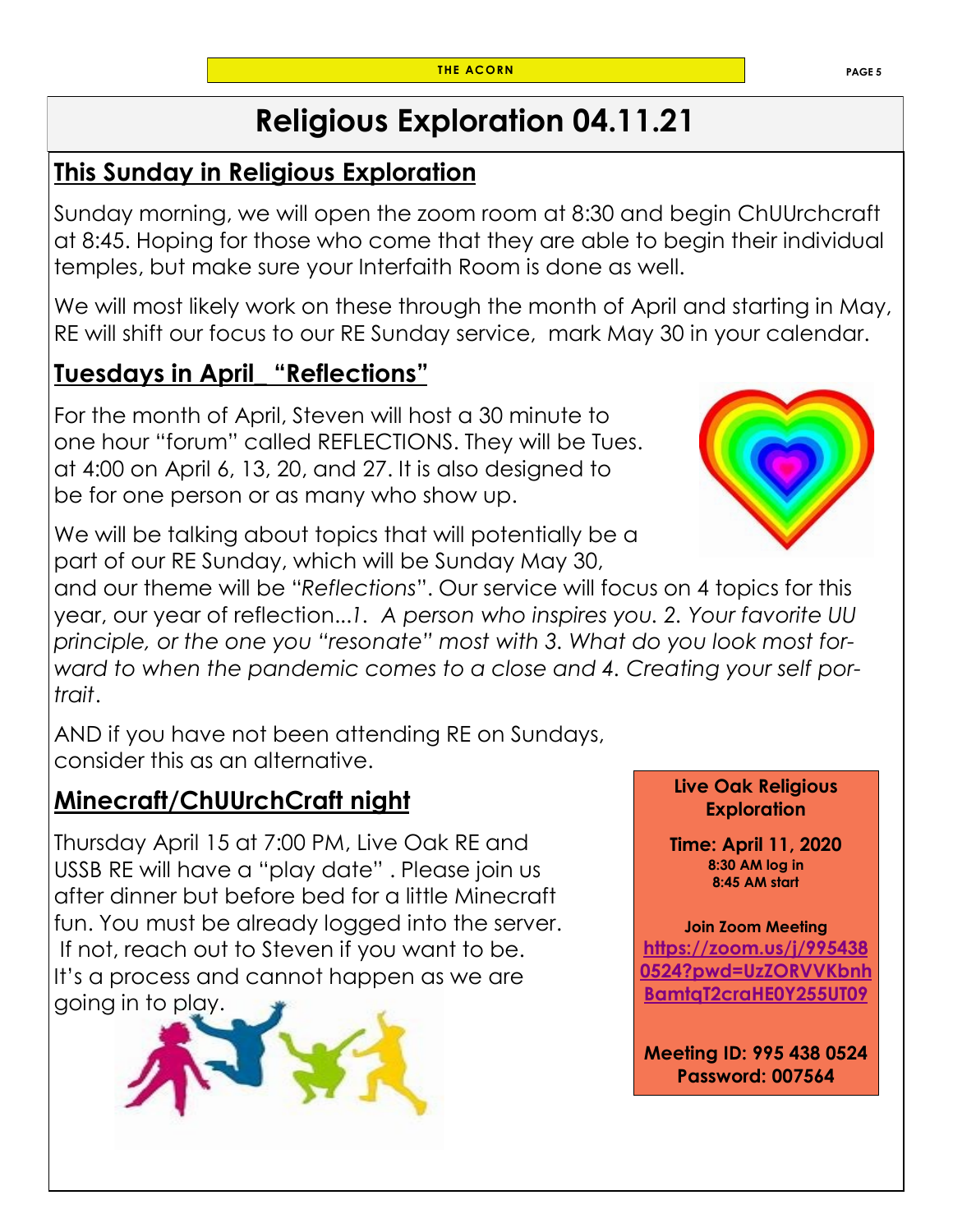# **COVID-19 Vaccination Update**

By now hopefully you all have heard that everyone age 16 and over in Santa Barbara County is now able to get vaccinated against COVID-19! This week the Public Health Department announced that their clinics will start accepting anyone 16 or older for appointments, and other locations in the County (such as the hospitals and pharmacies) are free to do so as well if their vaccine supply allows it. By next Thursday, April 15<sup>th</sup>, all vaccine providers in the County can provide vaccine to anyone age 16 or older.

In addition, the Public Health Department continues to hold large clinics this week in Santa Maria, and next week in Santa Barbara.

Vaccine also continues to be available through care providers, hospitals, and commercial pharmacies.

Please remember that for persons aged 16-18, the only vaccine currently approved is the Pfizer BioNTech vaccine. This may reduce the number of locations that can vaccinate this age group, as that vaccine has more stringent coldholding requirements than the other two vaccines.

As the vaccine (and pandemic) situation is changing constantly, this information will be updated weekly in the Acorn.

#### **Who can get the vaccine in Santa Barbara County at this time? Anyone aged 16 or older**

#### **Where can people get the vaccine?**

- The Public Health Department is hosting large community vaccination clinics in Santa Maria this week and in Santa Barbara next week. Appointments are required for these clinics and can be made on the public health website (see link below).
- Contact your primary health care provider to see if they are giving the vaccine to their patients.
- Local pharmacies also offer vaccination appointments (CVS, Walgreens, RiteAid)
- Local hospitals and larger clinics are also offering vaccination appointments
- Industry-specific clinics are sometimes arranged through employers for workers in those industries.

Veterans may be eligible to be vaccinated through the VA.

#### **How can I make an appointment?**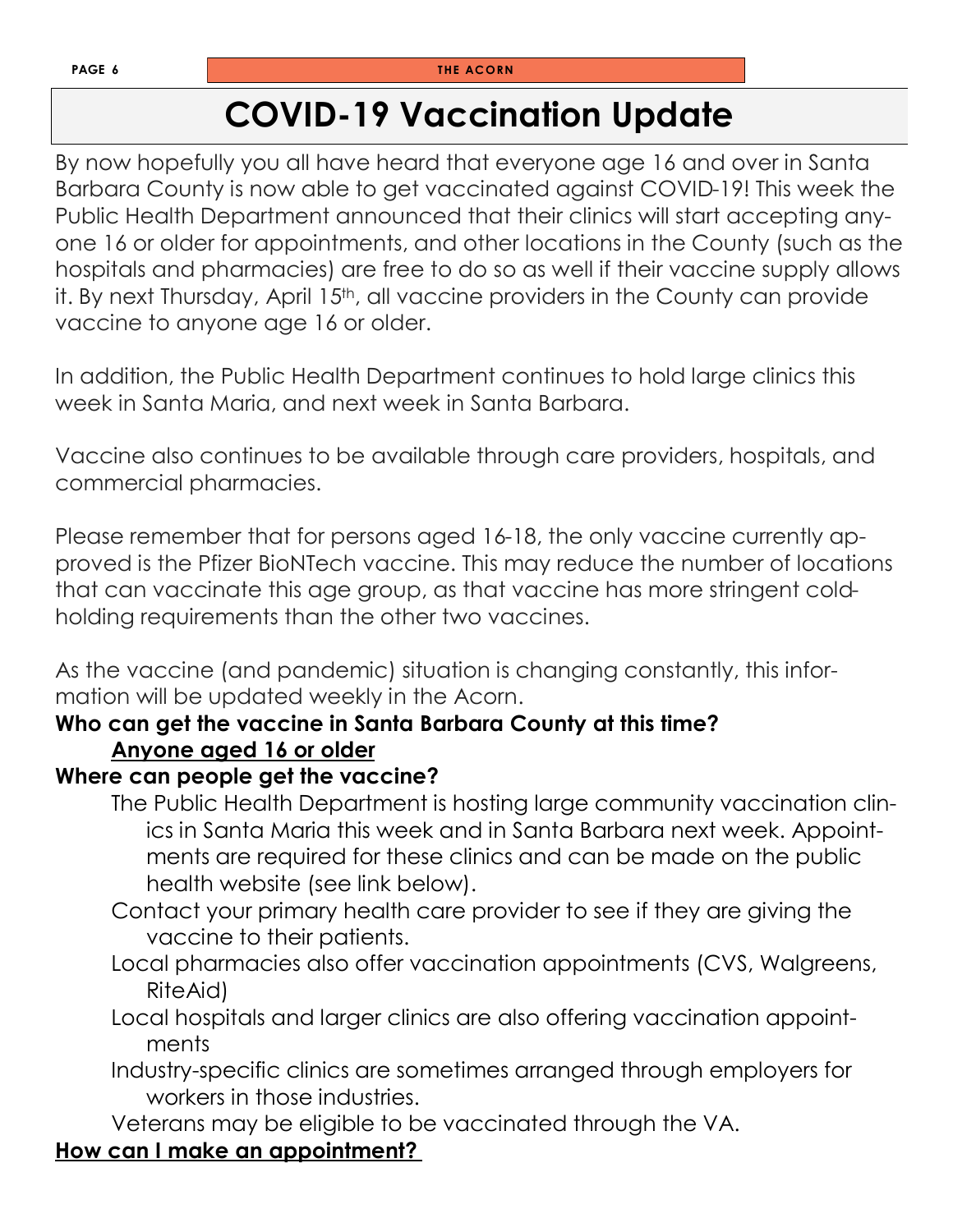# **COVID-19 Vaccination Update**

**Visit the Public Health Department's vaccine website ([https://](https://publichealthsbc.org/vaccine/) [publichealthsbc.org/vaccine/\)](https://publichealthsbc.org/vaccine/) for links to scheduling sites for a wide range of vaccine providers, including area hospitals, special clinics, and pharmacies offering vaccination.**

**If you are not able to go online or need additional assistance, you can call 2 -1-1, select your language preference, then select option 4 to be transferred to an operator who can help you make an appointment**

- The Santa Barbara County Public Health Department releases new appointment slots for vaccines on Monday mornings at 9 a.m. In addition, they will release the appointments for next week's large vaccination clinic in Santa Barbara on Thursday, April 8, 2021 at 9:00 a.m.
- Cottage Hospital has a website with information on their vaccine clinic here: <https://www.cottagehealth.org/coronavirus-covid-19/>
- Lompoc Valley Medical Center is providing vaccinations to residents of the Lompoc Valley; more information can be found at: [https://lompocvmc.com/health-wellness/diseases](https://lompocvmc.com/health-wellness/diseases-conditions/coronavirus/vaccinations)[conditions/coronavirus/vaccinations](https://lompocvmc.com/health-wellness/diseases-conditions/coronavirus/vaccinations)
- Patients of Sansum Clinic should contact Sansum for more information about vaccine appoint-

ments: <https://covid19.sansumclinic.org/vaccine#info>

- Marian Regional Medical Center in Santa Maria is also offering vaccination appointments. More information can be found here: [https://www.dignityhealth.org/central](https://www.dignityhealth.org/central-coast/locations/marianregional/coronavirus)[coast/locations/marianregional/coronavirus](https://www.dignityhealth.org/central-coast/locations/marianregional/coronavirus)
- Veterans in multiple age groups may be eligible for vaccination through the Veteran's Administration (VA). Contact the VA for more information.

#### **The State's My Turn website is up and running, and you can check there for eligibility as well. The website is:** <https://myturn.ca.gov/> **After vaccination[:](https://myturn.ca.gov/)**

Remember that you will still need to practice social distancing, wear a face cover, and take standard COVID-19 precautions after you are vaccinated and until the pandemic has subsided. While more and more people are eligible for and receiving vaccines, most people in our community have not been vaccinated and cannot yet get one. We can help keep them safe by continuing to follow COVID-19 precautions. Let's keep taking care of each other -- until we are all taken care of.

If you have specific questions, please contact Kendra Wise at [kendrawise@gmail.com.](mailto:kendrawise@gmail.com)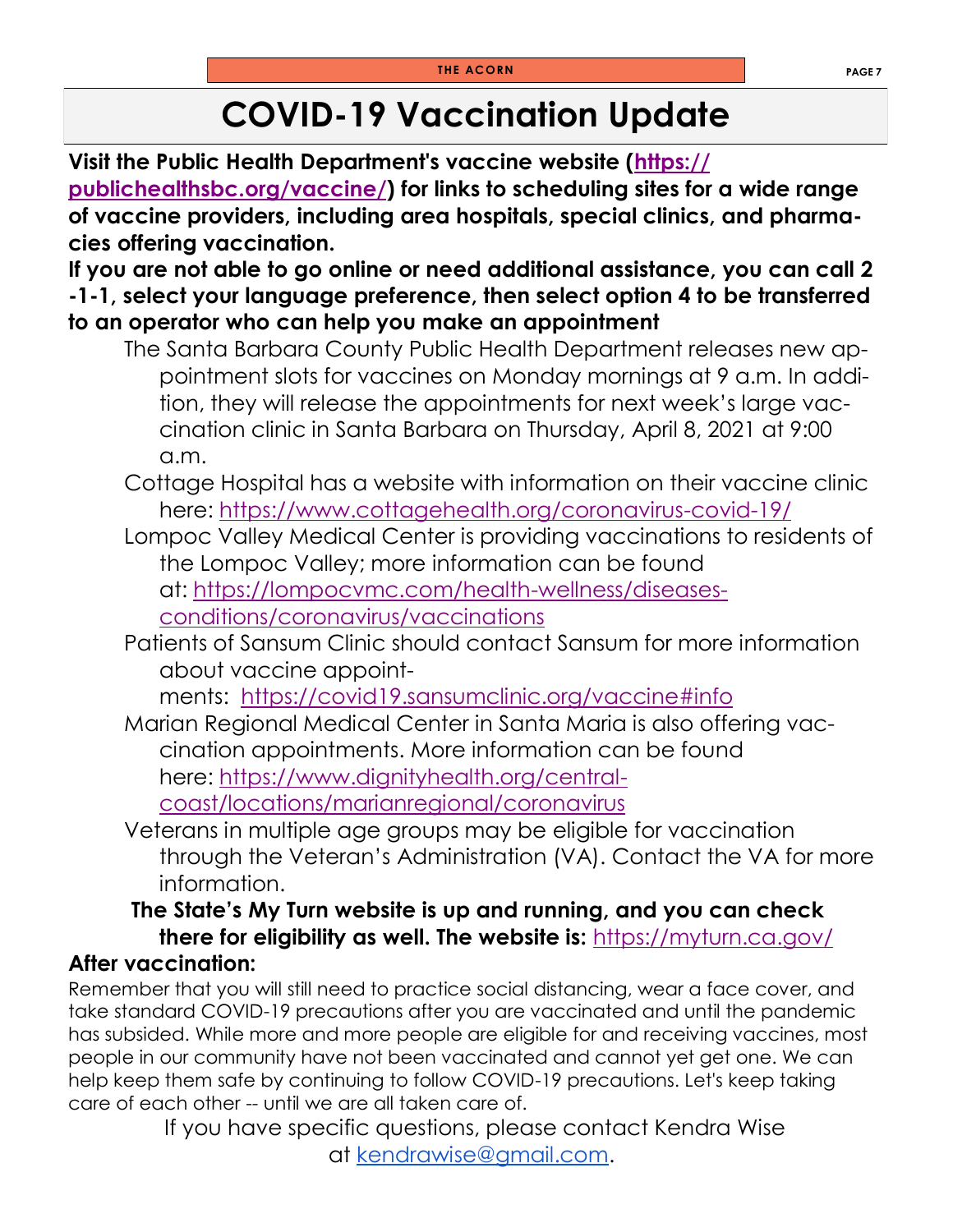# **Social Justice Ministry at Live Oak**

Recently, the Social Justice Ministry has taken some actions that may interest you.

First, we adopted the UUA 8th Principle because it is key to our mission: Live Oak UU Social Justice Ministry covenants *to affirm and promote journeying toward spiritual wholeness by working to build a diverse multicultural Beloved Community by our actions that accountably dismantle racism and other oppressions in ourselves and our institutions.*

Second, we supported SB 300, the Sentencing Reform Act of 2021. SB 300 will reform California's unjust "felony murder special circumstance" law by ensuring that the death penalty or life without the possibility of parole (LWOP) will not be imposed on a person who did not kill or intend that a person die during the commission of a felony, such as robbery or burglary.

Third, we wrote a letter of support for AB 937, the VISION Act... **V**oiding **I**nequality and **S**eeking **I**nclusion for **O**ur immigrant **N**eighbors. AB 937 will protect community members who have already been deemed eligible for release from being funneled by local jails and our state prison system to immigration detention for deportation. The VISION Act might have prevented the travesty of justice now taking place, as Gabby Solano, an immigrant survivor of domestic violence who was granted parole after unjustly serving a 20 year sentence, was handed over to ICE from prison, even though she came to the US as an infant. The Vision Act will help keep the federal immigration police (ICE) from taking people as they are released from jail and deporting them. We have seen first hand the trauma and disruption to families this causes as a family member is picked up at the exit from the jail and carted off to ICE detention. Many of our sheriffs assist ICE by informing them when these people are being released. AND….Good news!! The VISION Act has officially passed through the Assembly Public Safety Committee with a 5-2 vote! Hooray!!

As you can see we have been active and we are looking forward to telling you more at our April 17 Worship Service. -Carolyn Chaney

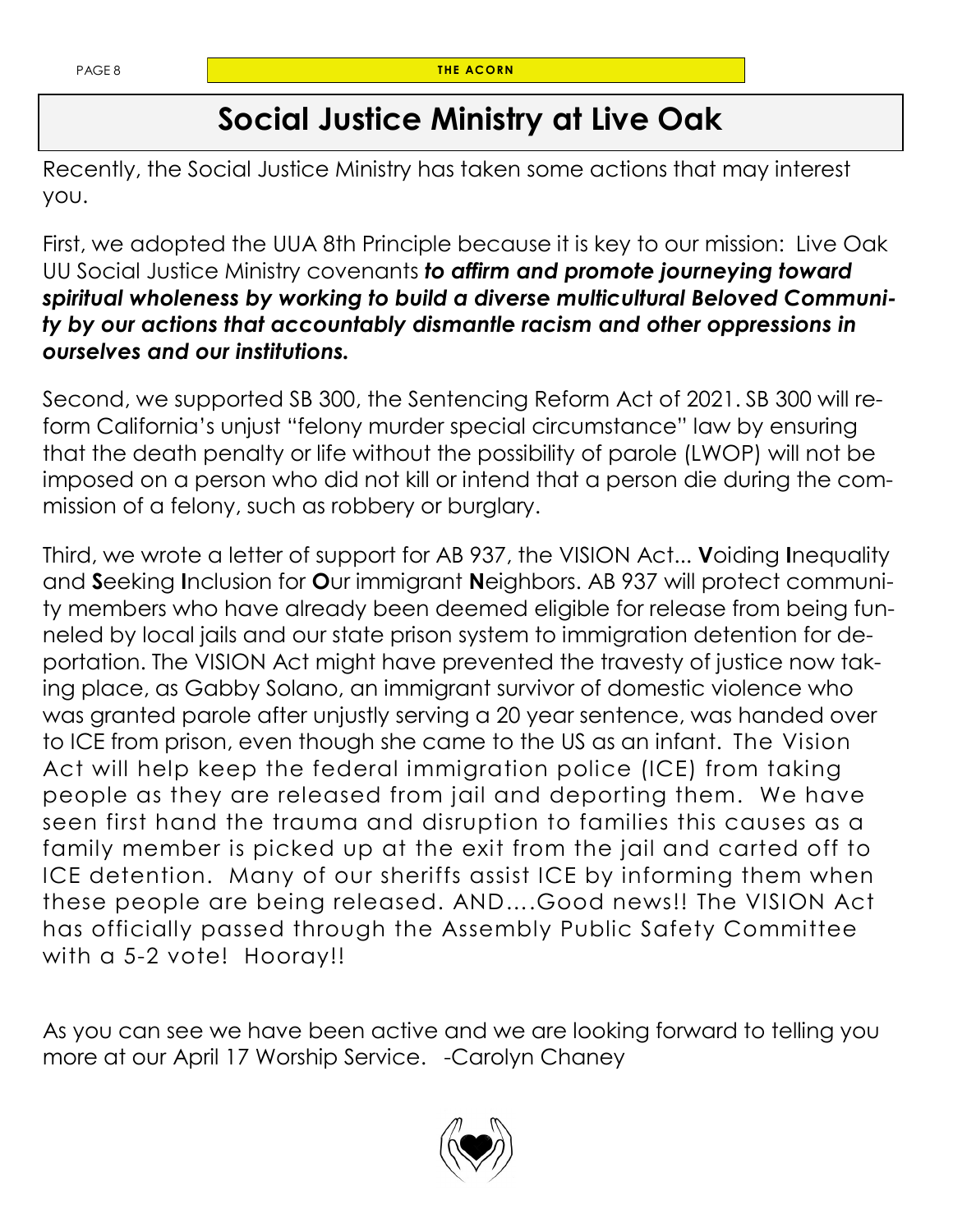# **Stewardship Season 2021**

Thank you everyone for a very successful stewardship season. I personally have had contact with many people I have not talked to in a long time, and it's been very nourishing for my hibernating self. Warmest thanks. I have also heard from many of you that you have reached out and enjoyed our fellowship. If not, it's not too late! And if you haven't yet made your pledge, we'll be calling you. Thank you to Liz Caccese, Ron Kronenberg, Pat Johnson and Teka Penteriche who have volunteered to do this.

We have received 77 pledges, a **total of \$190,968 for Live Oak for FY 2021-22**. That represents a **6% increase** over your giving this year. Fantastic that we place such a priority on Live Oak even during such a challenging time.

Thank you also to our very moving pulpit editorial speakers, Sylvia Sullivan, Paul Maliszewski, and Kendra Wise. Here is a quote from our most recent speaker, Kendra: *"When I think of Live Oak, I think of it as safe harbor, haven, a quiet and beautiful anchorage. There's fresh water, and folks skilled at patching, mending, and listening to my tales of the deeps. I can listen to them, too, and bear witness to their trials, marvel at their skill in rough weather or contrary winds, lend a hand when they have repairs to be made, rejoice at a safe return or an exploratory voyage gone wonderfully right. There is comfort, and care, and love.*



Life is an uncertain adventure. We don't all need the same things at the same *time. But we do need the same things – love, encouragement, witness, help, direction, a berth that fits our boat. I have found all of these things here at Live Oak. Perhaps you have, too."* 

Thank you all!! Carrie Topliffe

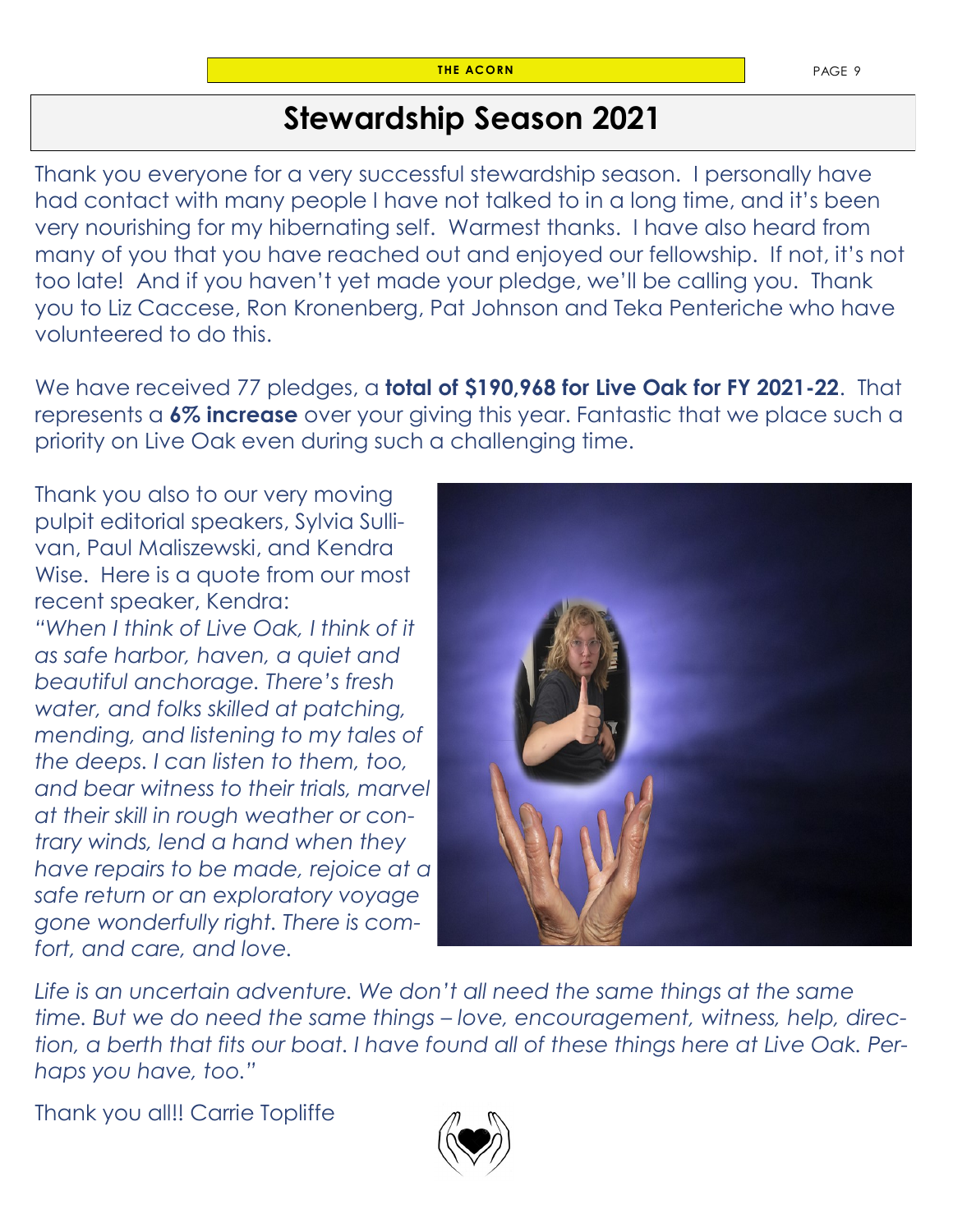# **Panel on Watershed Health and Homelessness**

-----------You are invited to attend the May 5th, 2021 IRWM Summit on the topic of Watershed Health and People Experiencing Homelessness: Spotlight on the Central Coast and Ventura Counties, Statewide Impact. This event brings together key elected leaders, agency leaders, professionals and practitioners in California and at the Federal level to discuss challenges, opportunities and successes around this important and complex topic. The registration information is attached and because we would like this to be interactive, we are encouraging you to submit a question or two for our panelists and/or for general discussion. You may do this on the registration page.

This event is being sponsored by the Santa Barbara County IRWM, Santa Cruz IRWM, Santa Clara Valley Water District, Pajaro River Watershed IRWM, City of Watsonville, County of Santa Barbara, Watersheds Coalition of Ventura County and the Local Government Commission.

Please feel free to distribute the invitation widely.

If you have questions, please do not hesitate to contact me and we look forward to your participation and attendance.

-Jane Gray [jgray@dudek.com](mailto:jgray@dudek.com) Register at [https://dudek.zoom.us/webinar/register/WN\\_-gphY-dZRQmQDFUjo9sjlQ](https://dudek.zoom.us/webinar/register/WN_-gphY-dZRQmQDFUjo9sjlQ)

# **Garden Boutique Postponed**

Unfortunately, we are officially postponing our Garden Boutique until our new Regathering Task Force develops a clear plan for reopening our LOUUC campus. Some of us have been growing some live (and knitted) plants to sell as a LOUUC fundraiser. We can save these until the Task Force feels it is safe to get back together again. I have some yellow and some purple iris in pots, and I would be glad to deliver these as gifts...just let me know if you want iris, what

Senior Free Day @ SB

Botanical Garden



**Wednesday** 

April 21 10 AM– 6 PM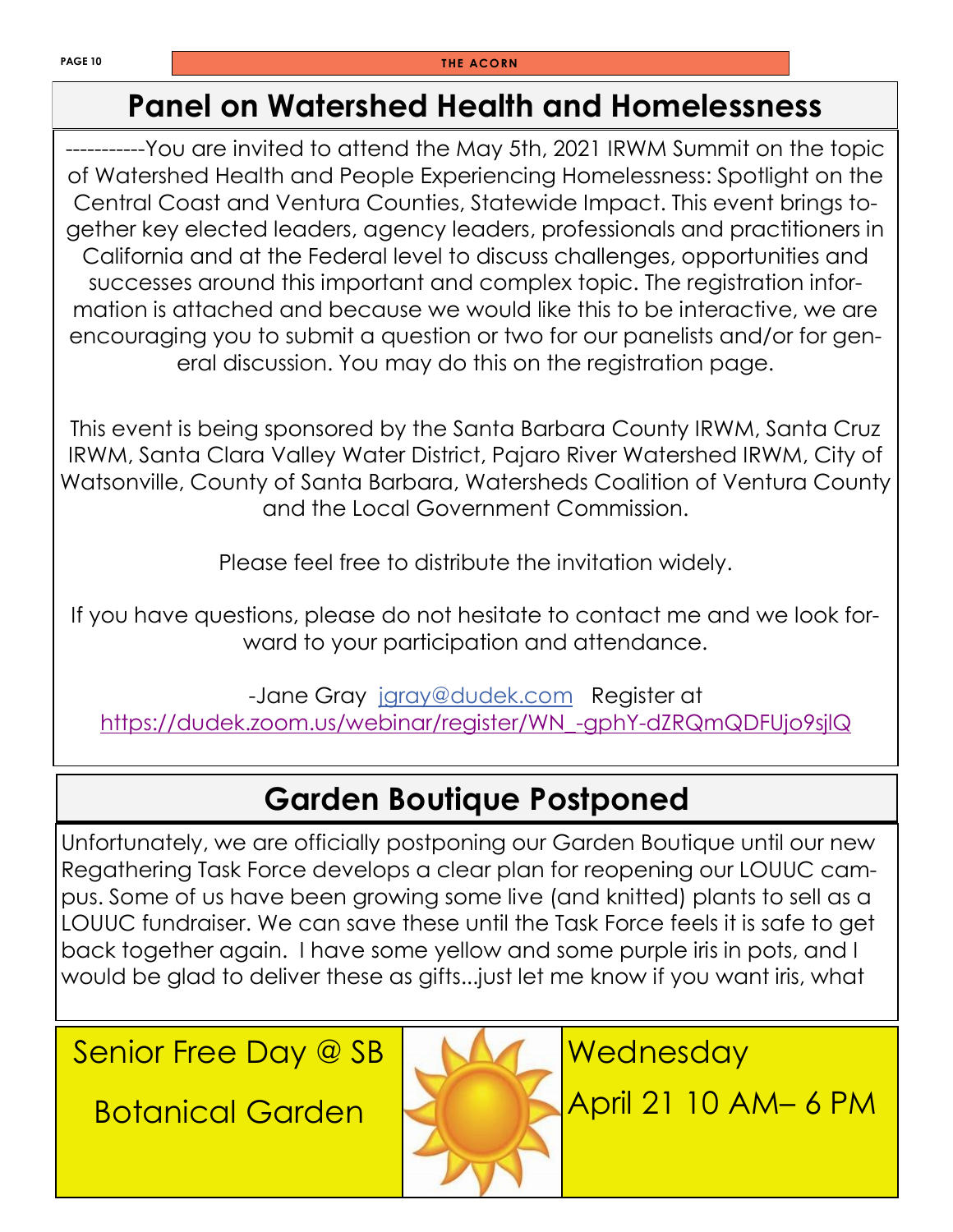# **Online Film Salon and Discussion**

#### **PRESS RELEASE FOR THE APRIL 11, 2021** *Voices from the Holy Land* **Online Film Salon**

On Sunday April 11, join Voices from the Holy Land Online Film Salon at 12:00pm Pacific Time. An expert panel discusses the documentary "*On the Side of the Road*," revealing Israeli's denial of ethnic cleansing in Palestine from 1948 to the present. Register at tinyurl.com/**[VFHLapril2021](https://tinyurl.com/VFHLapril2021)** for the Sunday discussion.

See the film free anytime prior to the discussion at tinyurl.com/**[OnTheSideOfTheRoad.](https://tinyurl.com/OnTheSideOfTheRoad)**

 Panelists include film director Lia Tarachansky and Ghassan J. Tarazi, the former Executive Director of United Palestinian Appeal, Inc., and founding member of the Palestinian Christian Alliance for Peace. Moderator Rosemarie Esber is the author of *Under the Cover of War: The Zionist Expulsion of the Palestinians*.

Visit **[VoicesFromTheHolyLand.org](http://voicesfromtheholyland.org/)** to learn more. This April 2021 *VFHL* **Online Film Salon** is co-sponsored by Christ the King Lutheran Church (Great Falls, VA) and the Lutheran Palestine/Israel Network (Southern California and Pacifica Synods). UUs for Justice in the Middle East is one of the general sponsors for the programming.

# **Food Collection During Sheltering in Place**

Thanks so much to those of you who have generously contributed food to the Santa Barbara Food Bank. As you probably know, this is a terrific organization that is filling an even larger-than-usual need in our community. We are glad to have Live Oak support their efforts!

**Items that are particularly appreciated include**: canned goods such as tuna, fruit, beans, and soups; peanut butter; pasta; rice; cereal. We will gather items every Monday.

You can donate food in one of three ways any day of the week:

- You can drop off donations in boxes that we have put out at Live Oak on the patio just outside of the cottage;
- You can drop off in a box we have left outside of our front door at home: 6542 Camino Caseta in Goleta; or
- You can get in touch with us via email (morganfamily 1@cox.net) for a pickup at your home. Just leave food donations in a bag (preferably paper) outside of your door. Thanks for your support of families in our community!